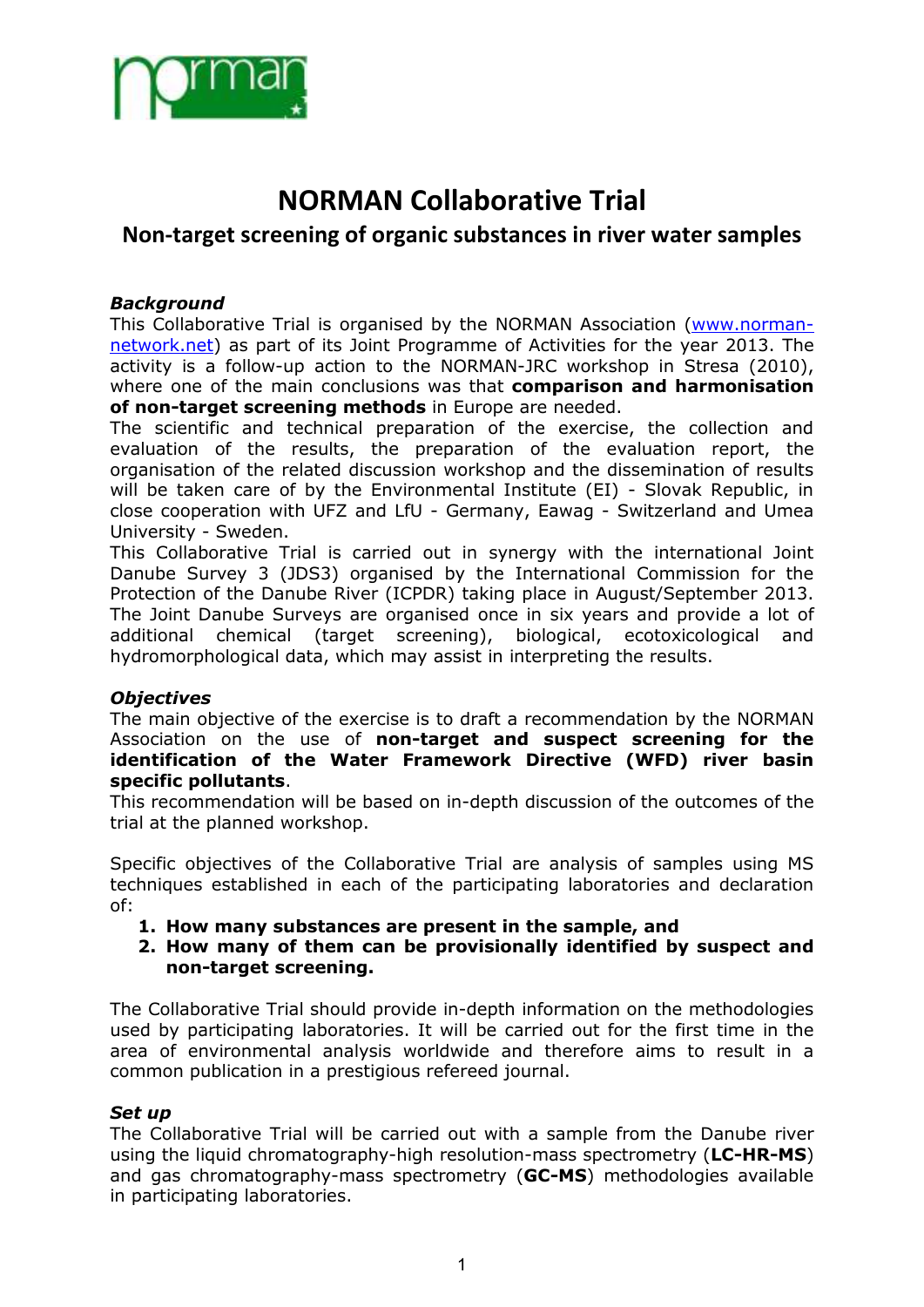

The sample was taken in the area of downstream Ruse/Giurgiu (border between Romania and Bulgaria), known for the specific problem of untreated waste water being released into the Danube.

A list of previously determined and suspect substances in the Danube by both LC-HR-MS and GC-MS techniques will be provided to the participants beforehand so that participants start with the same knowledge.

An evaluation workshop will be organised in  $2014<sup>1</sup>$  to provide in-depth discussions of the results with the participating laboratories and drafting of recommendations for further improvement actions.

#### *Samples*

Participants will receive the following items:

**An aliquot** of a surface water sample from the Danube river obtained by large volume sampling **of 1000 l of water sample** (without Suspended Particulate Matter above 0.65 µm) through a series of three solid phase extraction cartridges capturing wide range of polarity (neutral, acidic, basic) substances. The three sorbents will be freeze-dried and eluted separately with the most suitable solvent. All three extracts will be combined into 1000 ml combined extract. An **aliquot corresponding to 2 l water sample as a 2 ml extract** will be delivered to each participating laboratory. The sample will be accompanied with clear instructions for its reconstitution into organic solvent or water.

**A standard mixture** of compounds for calculation of retention time index will be provided in Certan vials to all participating laboratories using LC-HR-MS. The mixture should be injected into the analytical system **with the same conditions as used for analysis of the reconstituted Danube water sample** and the **compounds should be identified and their retention times recorded**. Other retention time prediction methods can be used in parallel.

**A standard mixture** of substances **for calculation of Kovat's indices** will be provided for all laboratories using GC-MS systems. The mixture must be injected into the analytical system **with the same conditions as used for analysis of the reconstituted Danube water sample** and the **retention times should be recorded**.

#### *Timing*

 $\overline{a}$ 

The water sample was taken on **18 September 2013** and delivered to the UFZ laboratory in a cooling box maintaining temperature during the transport below  $10^{\circ}$ C.

The extraction/freeze drying of the large volume extraction sample were carried out by UFZ after the sample was delivered to the laboratory. The sample aliquots with accompanying standard mixtures will be dispatched on 3 December 2013 with the expected **date of arrival to the participating laboratories on 4 / 5** 

*<sup>1</sup>* The date and venue of the workshop will be confirmed during the course of the exercise. One option is that the workshop will be organised by JRC in Ispra as part of the NORMAN-JRC Collaboration Agreement.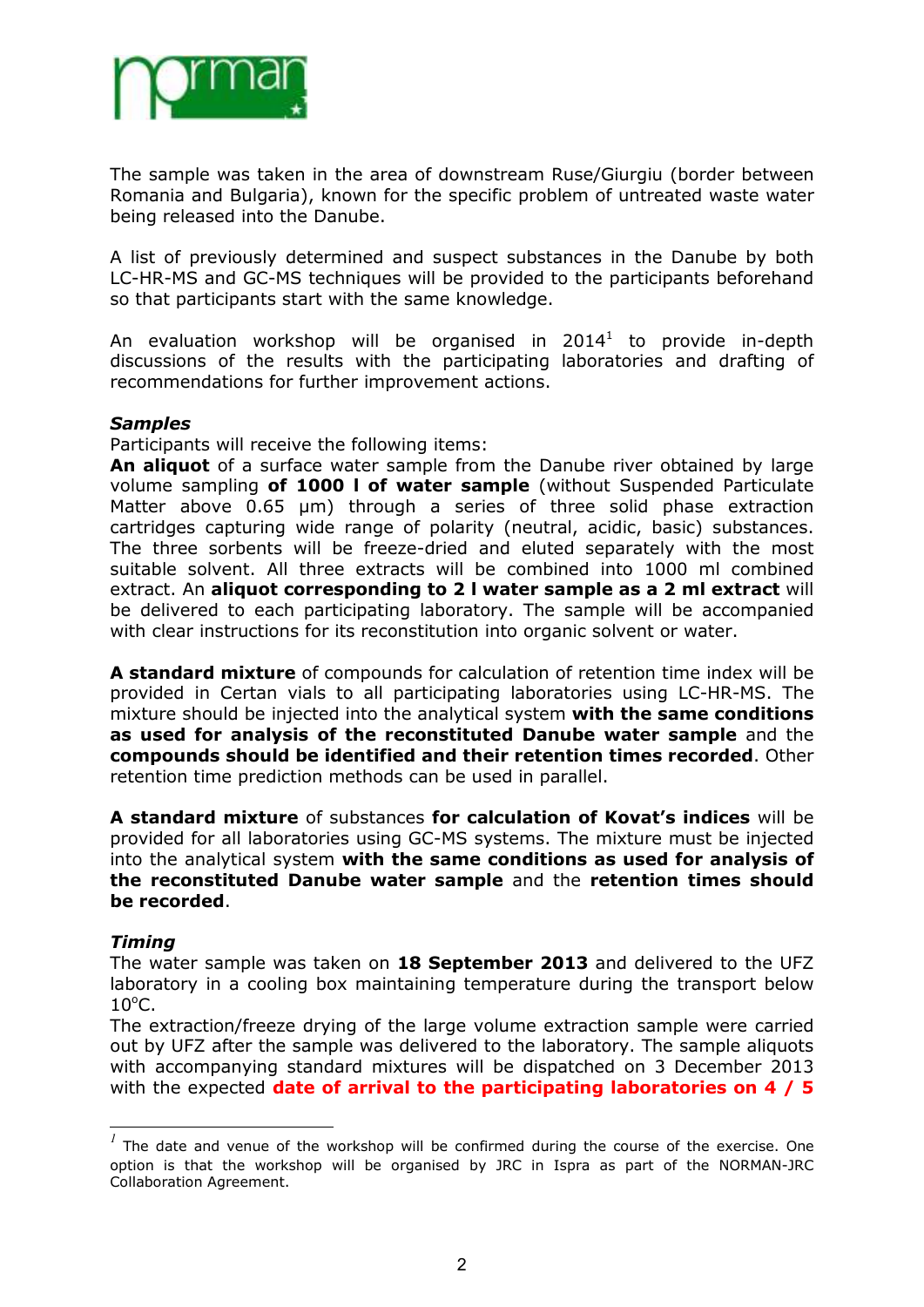

#### **December 2013.**

#### **The deadline for submitting the final results is 28 February 2014!!**

#### *Time schedule of the exercise*

*25 November 2013: Deadline for registration in the Collaborative Trial 3 December 2013: Shipment of samples to participants 28 February 2014: Deadline for submission of the results by the participants 30 April 2014: Reporting and distribution of draft report to the participants 2014 (date and venue to be confirmed): Discussion of the results in the Nontarget screening workshop* 

#### *Participants*

Any laboratory equipped with LC-HR-MS and/or GC-MS instruments for the analysis of unknown environmental pollutants is invited to participate in this Collaborative Trial. Participants will preferably be members of the NORMAN Association. However, participation of external laboratories is very much welcome.

Explicitly, any laboratory performing non-target screening in Europe and other countries were invited to participate without fees. Participants are automatically welcome to join the workshop.

#### *Participation and registration*

*If you wish to participate, please fill out the registration form and send it by e-mail to Ildiko Ipolyi at Environmental Institute (ipolyi@ei.sk) before 25 November 2013. Participation in this Collaborative Trial is free of charge.*

#### *Reporting of results*

Results shall be submitted in the reporting format described in the annex and sent by 28 February 2014 to Ildiko Ipolyi at Environmental Institute ipolyi@ei.sk.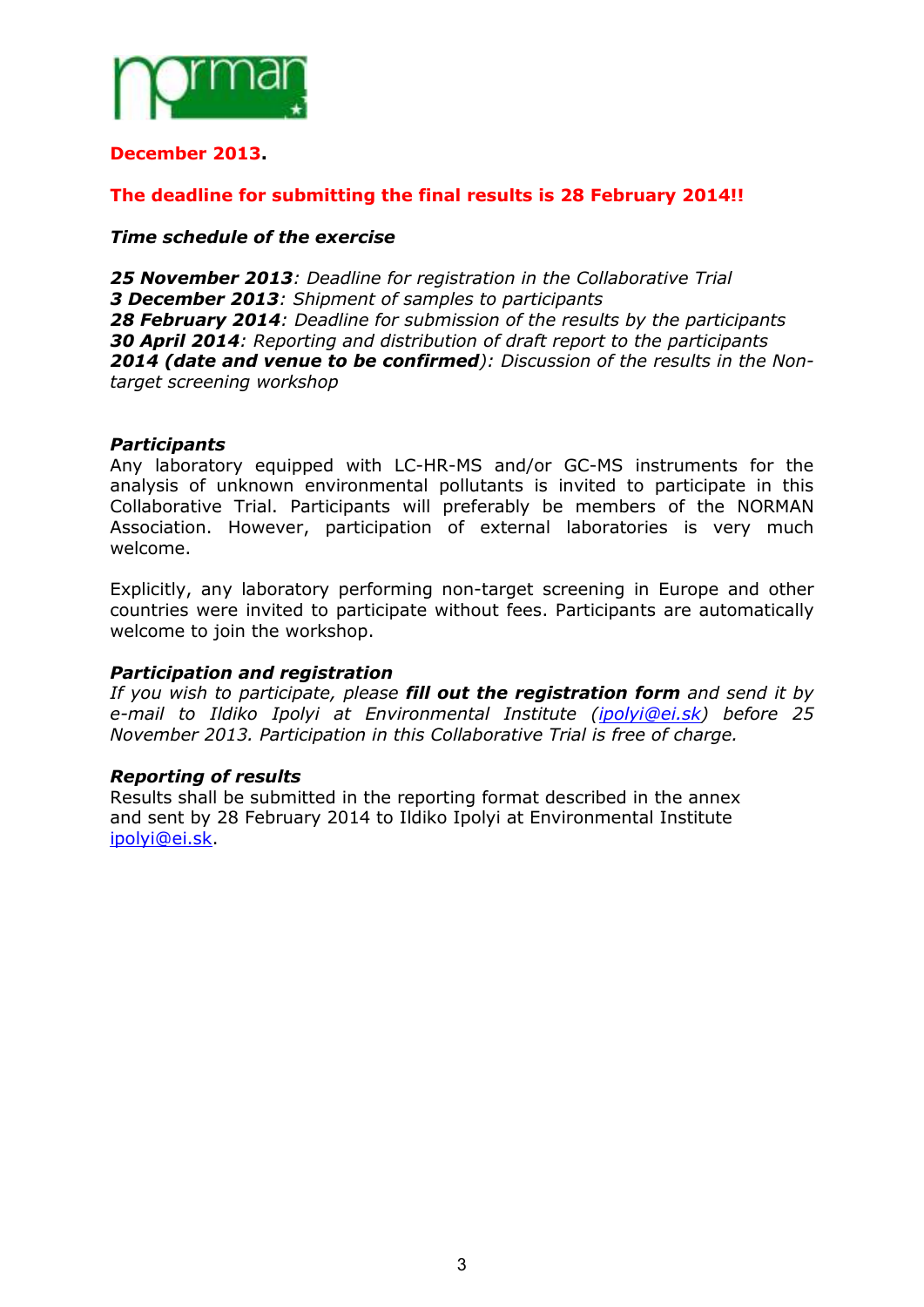

## *ANNEX*

## **Reporting format for the results to be submitted by the participants**

## **Reporting format for LC-HR-MS data**

## *Overall description*

Analytical system Manufacturer of the instrumentation Model number

## *Sample analysis*

Analytical column – dimensions/packing Sample injection volume Column temperature Composition of the mobile phase Mobile phase gradient programme List of internal/external standards with their concentrations

## *Interface*

Type of interface (e.g. ESI/APCI) Interface settings

#### *Mass spectrometry*

Full scan chromatograms obtained in positive and negative ion mode – **to be provided together with the results** (further instructions on the format will be provided via e-mail)

Resolving power (with referenced m/z)

Collision energies used for generation of product ion spectra (e.g. MS/MS) Parent mass lists including:

- (i) The masses of all detected target compounds;
- (ii) All masses assigned to a suspect detected in the chromatogram;
- (iii) All masses of peaks picked for identification in non-target screening;
- (iv) Retention times of all masses (not just targets);
- (v) Intensities of all detected masses.

## *Data evaluation*

Workflow for data evaluation:

- (i) Target screening software;
- (ii) Confirmation of identity of detected targets procedure;
- (iii) Suspect and non-target screening software, procedures and databases used;
- (iv) Retention time prediction method using standard mixture given or own method (if applicable);
- (v) Fragmentation prediction method (if applicable).

## *Reporting in Excel file*

No./ RT [min]/ Name of the compound (for targets/suspects/tentatively identified unknowns only)/ Exact mass/ SMILES (canonical SMILES where possible) **or**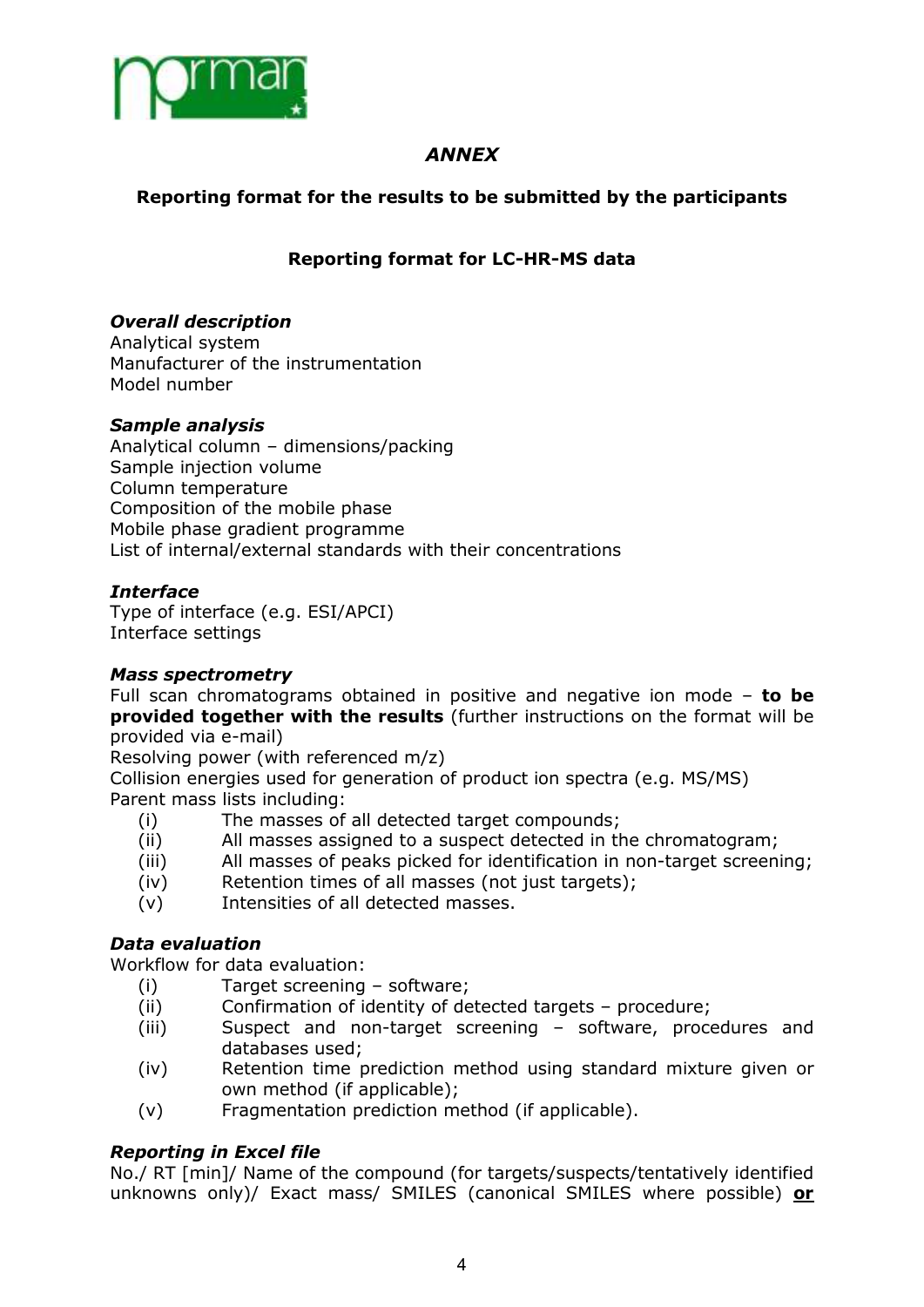

InChI Keys/ Intensity (to be normalised including intensity 'cut-off'; exact guide to be provided)/ Estimated concentration (ug/l)/ Category (T/S/N/U))\*

*\*Category - clearly distinguished whether the substance was identified using TARGET (T), SUSPECT (S), NON-TARGET (N) SCREENING or remained unknown*   $(U)$ .

*TARGET – substance WITH a standard available in the laboratory, ability to report provisional (semi)quantitative results;* 

*SUSPECT – substance WITHOUT a standard available in the laboratory, suspected to be present in the sample, searched based on the availability of a mass spectrum in mass spectral libraries or prior knowledge;* 

*NON-TARGET – substance not foreseen to be in the sample and identified using mass spectral elucidation tools;* 

*UNKNOWN – substances present in the sample remaining unknown.*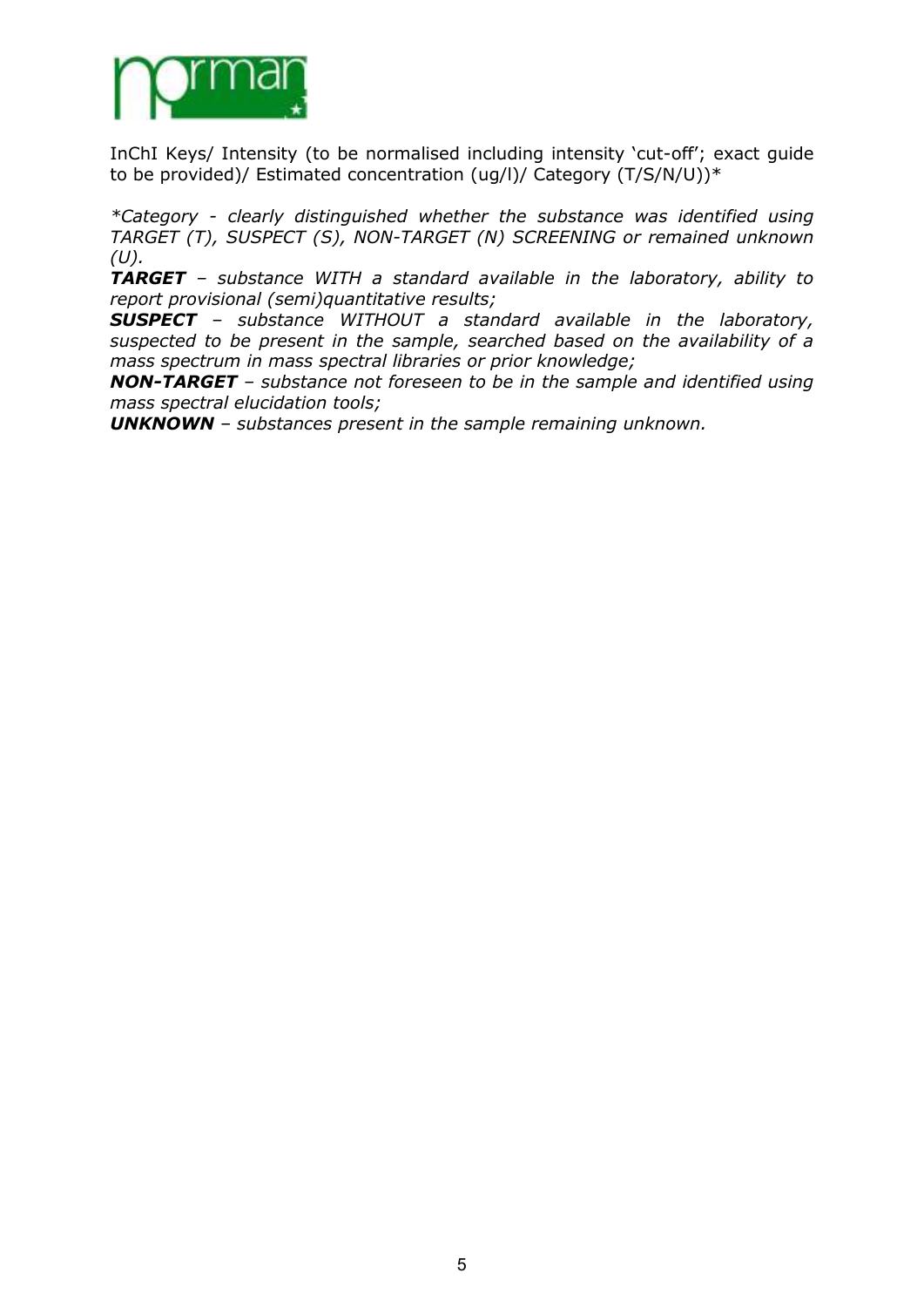

## **Reporting format for GC-MS data**

## *Overall description*

Analytical system Manufacturer of the instrumentation Model number

## *Sample analysis GC*

Analytical column – type/dimensions Sample injection type/volume Carrier gas Temperature programme List of internal/external standards with their concentrations

## *Sample analysis GCxGC (if applicable)*

Second column – type/dimensions Temperature bias between columns (if any) Modulation period/data collection frequency

#### *Mass spectrometry*

Full scan chromatograms obtained in the electron impact (EI) mode – **to be provided together with the results.** 

Full scan chromatograms obtained in the positive chemical ionisation mode (PCI) – **to be provided together with the results (optional).** 

Full scan chromatograms obtained in the negative chemical ionisation mode (NCI) – **to be provided together with the results (optional).**

#### *Data evaluation*

Workflow for data evaluation:

- (i) Confirmation of identity of detected targets/suspects procedure
- (ii) Library searching databases
- (iii) Identification of compounds absent in libraries (incl. features with poor library hits) – software, procedures and used databases
- (iv) Retention time prediction method (if applicable)
- (v) Fragmentation prediction method (if applicable)

No./ RT [min]/ Name of the compound/ Nominal mass (if applicable)/ CAS No./ SMILES (canonical SMILES where possible) **or** InChI Keys/ Intensity (to be normalised including intensity 'cut-off'; exact guide to be provided)/ Estimated concentration (ug/l)/ Category (T/S/N/U))\*

*\*Category - clearly distinguished whether the substance was identified using TARGET (T), SUSPECT (S), NON-TARGET (N) SCREENING or remained unknown*   $(U)$ .

*TARGET – substance WITH a standard available in the laboratory, ability to report provisional (semi)quantitative results;* 

*SUSPECT – substance WITHOUT a standard available in the laboratory, suspected to be present in the sample, searched based on the availability of a*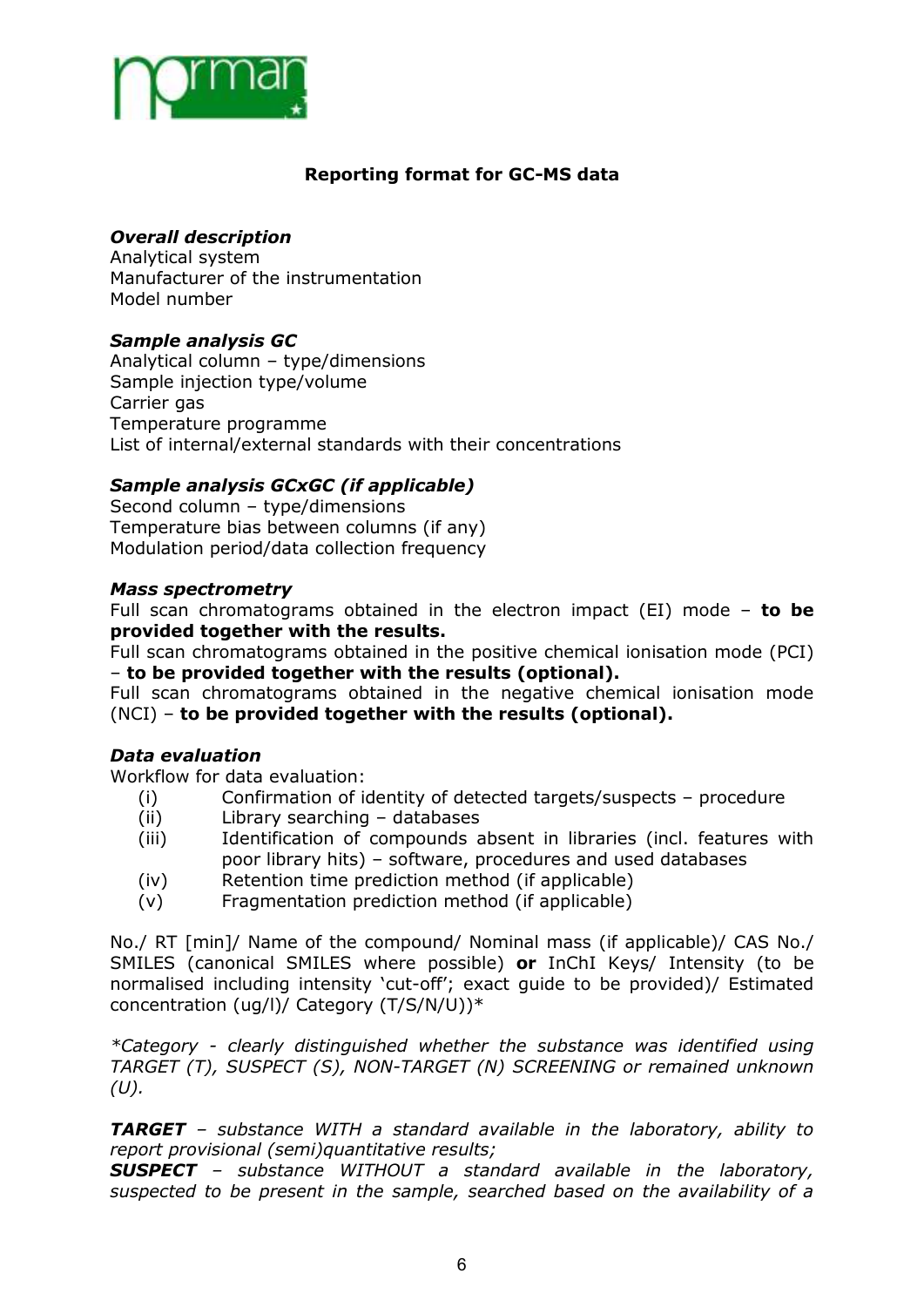

*mass spectrum in mass spectral libraries or prior knowledge; NON-TARGET – substance not foreseen to be in the sample and identified using mass spectral elucidation tools;* 

*UNKNOWN – substances present in the sample remaining unknown.*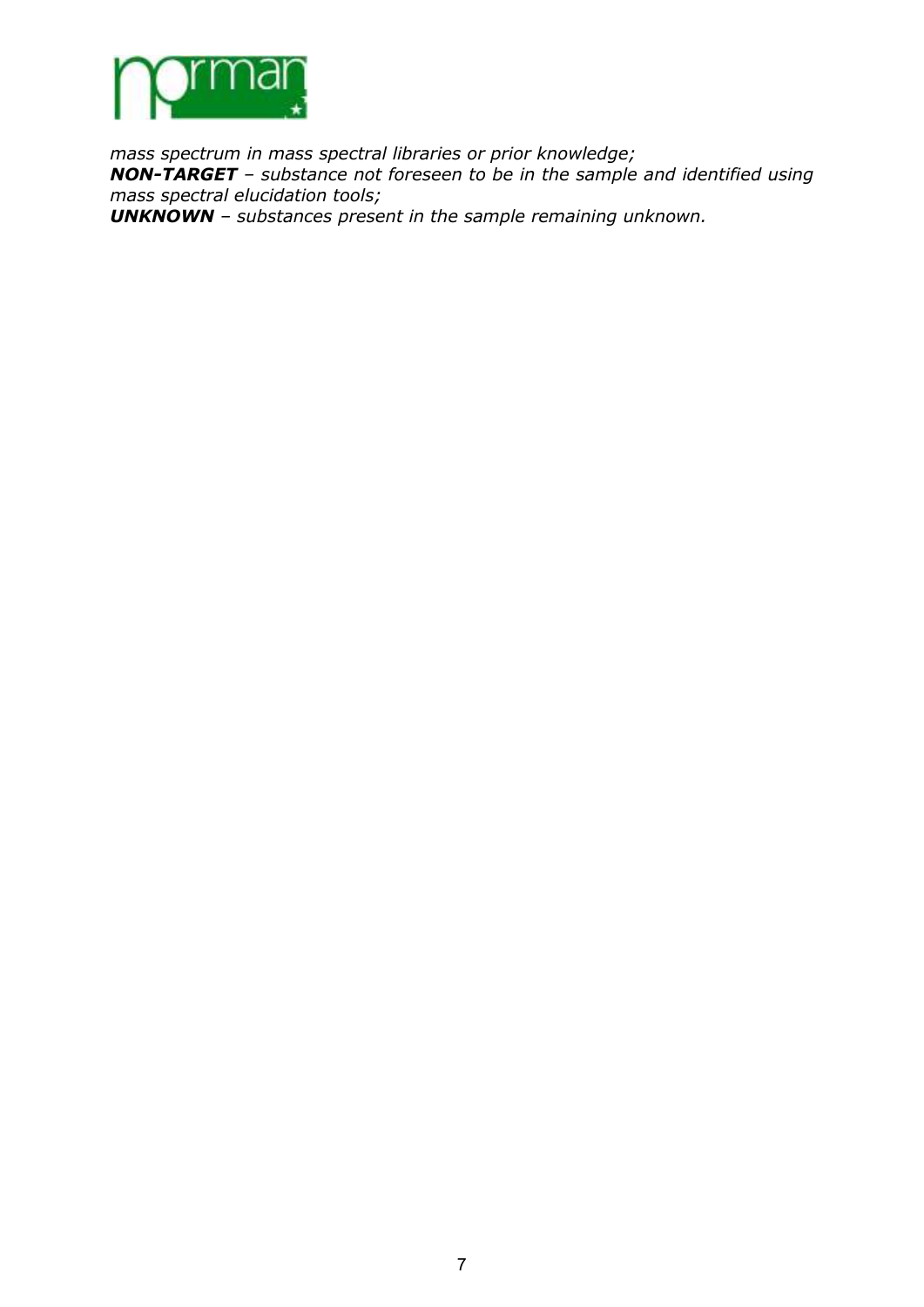

#### *The participants are kindly asked to read the instructions carefully before starting the analysis.*

## **Description of samples and instruction for their use**

#### **Aliquot of the 1000 l river water sample in solvent**

You will receive a dried aliquot of the river water sample - labelled *'NORMAN CT-1'* - for this exercise. The material, sampled and prepared in collaboration with the JDS3, is a 1000 l river water sample without SPM. The full amount of the obtained 1000 ml combined extract is used in this Collaborative Trial. Each participant receives an aliquot of 2 ml of the extract (corresponding to 2 litres of water). The aliquot is dried with nitrogen and delivered in glass vials.

The procedure for the reconstitution will be provided to all participating laboratories before sample delivery.

#### *Instructions for use*

In order to minimize the risks of analyte decomposition, the samples have to be analysed within **48 hours after reconstitution** and **latest on 20 December 2013**.

Please record the **date and time of sample reconstitution** and the **date of analysis**. You will be asked to report this information together with the results.

Store the samples unopened at  $+4$ °C until use.

Let the samples equilibrate to room temperature after reconstitution and before starting the analysis.

#### *Caution*

It is strongly recommended to run blanks in order to make sure that the used glassware is free of contamination.

#### **Instruction for the analysis of the NORMAN CT-1 samples**

The analyses have to be carried out under repeatability conditions in the same laboratory, by the same operator, applying the same instrumentation and analytical method; and maximum on two consecutive days [ISO 3534 – 1: 1993].

#### **A procedural blank will be provided by UFZ Leipzig.**

There is no expressed need for replicates, however, laboratories are encouraged to use their usual procedures.